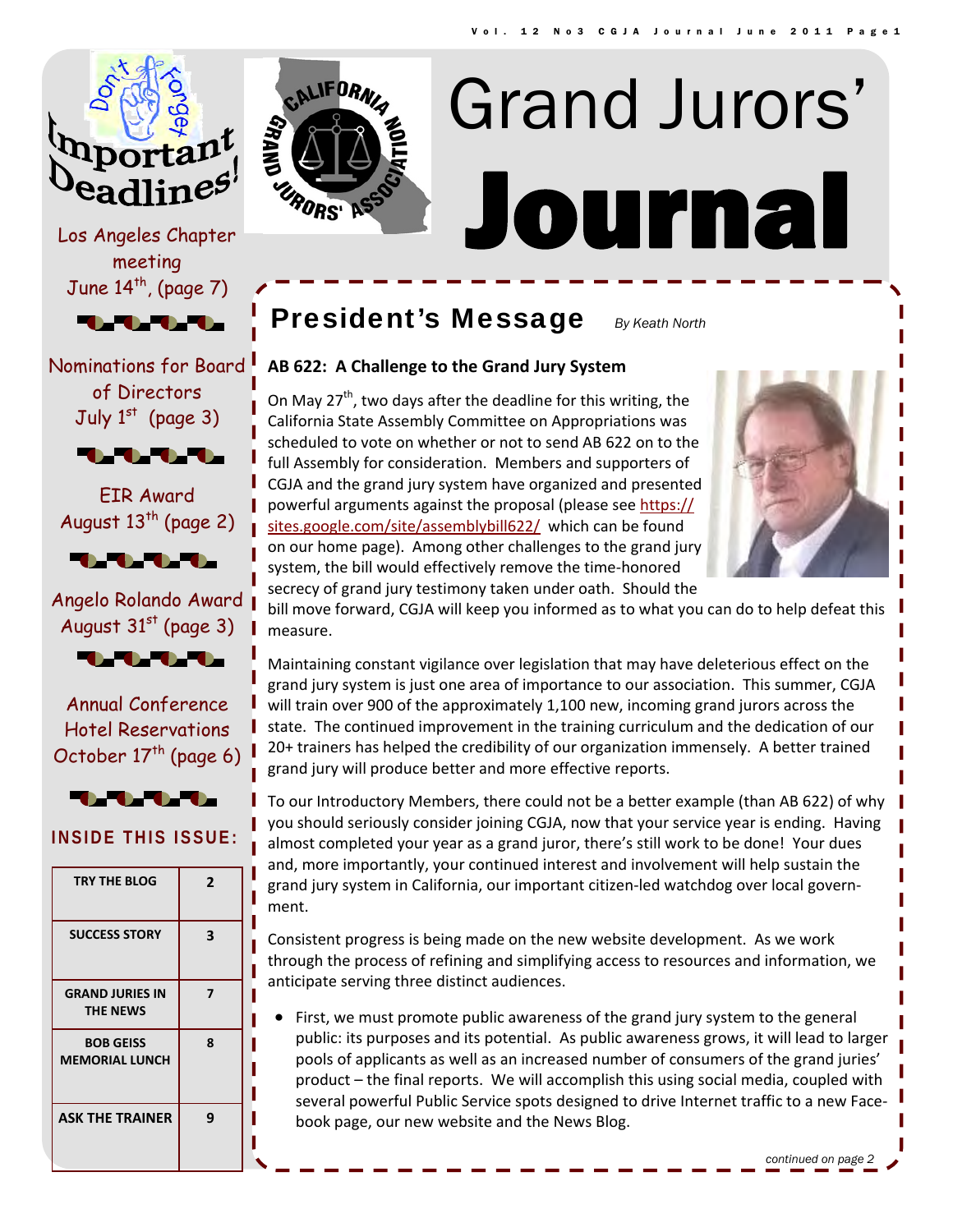#### 12 No3 CGJA Journal June 2011

## **Try the CGJA BLOG – You'll Like it!**

*By Kathy Wylie*

**At CGJA we're passionate about helping grand jurors become in‐ formed. To further that goal, we've introduced a new feature that lets you easily receive news of Grand Jury investigations and reports delivered straight to your email box. Following is designed to make it easier for readers to keep tabs on your favorite blogs. In addition, you can easily check out what blogs other fans are writing and following ‐ you might even find another blog you'll want to add to your reading list. So start following. We hope you become a fan.**



**Try out this free service today! Go to the CGJA news blog at: http:// cgja.blogspot.com/**

**Scroll down the page and click on the 'FOLLOW' button. (If you don't have one, you will need to create a GOOGLE account). Once you are subscribed, you will automatically get an email notifi‐ cation when a new California Grand Jury news article is posted.**

**Another feature is the search ca‐ pability. For example, put your county name in the search box and see what articles are posted for your county.**

**To see if our blog is useful to you, just click on "Visit CJGA Blog" on our website homepage, www.cgja.org.**

*President's message continued from page 1* 

- Next, we will provide sitting grand juries with resources to help them throughout the year. A Frequently Asked Question section, a link to the applicable Codes, a generic operations manual, information perti‐ nent to the time of year, etc., will be provided in this section of menus.
- Of course, menus designed for CGJA members, potential members (Introductory Members and past grand jurors), Annual Conference information and registration, volunteering opportunities, and so forth will be presented in that section.

Last, but not least, opportunities to financially support CGJA's various activities will be offered.

I want to take this opportunity to thank all the wonderful people without whom this all-volunteer organization could not operate: the Board of Directors, the Standing Committee members, the voting members, our News Blog administrator, our webmasters, and our dedicated and professional trainers. You know who you are, and you have my everlasting gratitude and my re‐ spect. You make my job fun.

## CGJA Awards Activity

## **Excellence in Reporting Award**

*By: Sarah Simpson, Chairperson, Excellence in Reporting Award Committee*



The Excellence in Reporting (EIR) committee is "open for business." We have expanded the committee to include members from around the state: Art Ronant, Contra Costa; Fred Giar‐ russo, Napa; Catherine McKown Marin; Betty Flick, Orange; Ray Frisbie, Shasta; Barbara Som‐ mer, Yolo. The CGJA sponsors two awards to recognize the importance of powerful and ef‐ fective reporting: the EIR Reporting Award which has recently been renamed the Robert

Geiss EIR Award to honor Bob, a pioneer in setting the standards for effective reports; and the Media Award for excellence in media cover‐ age of a report.

Instructions for submission of outstanding reports or media coverage, as well as the nomination form, can be found on the CGJA website. This is the first year that reports, media coverage, and all supportive information, are to be submitted electronically. No hard copies will be accepted. We have clarified the rules for report submission, accepting only one report per county each year and considering reports issued during the past four years (2007‐2008 to present this year). All nomi‐ nations and supporting information must be received before August 13, 2011. Additional information regarding the EIR Awards can be found in the June CGJA Journal, the CGJA website, or by contacting the committee chairperson at sarah.simpson@comcast.net.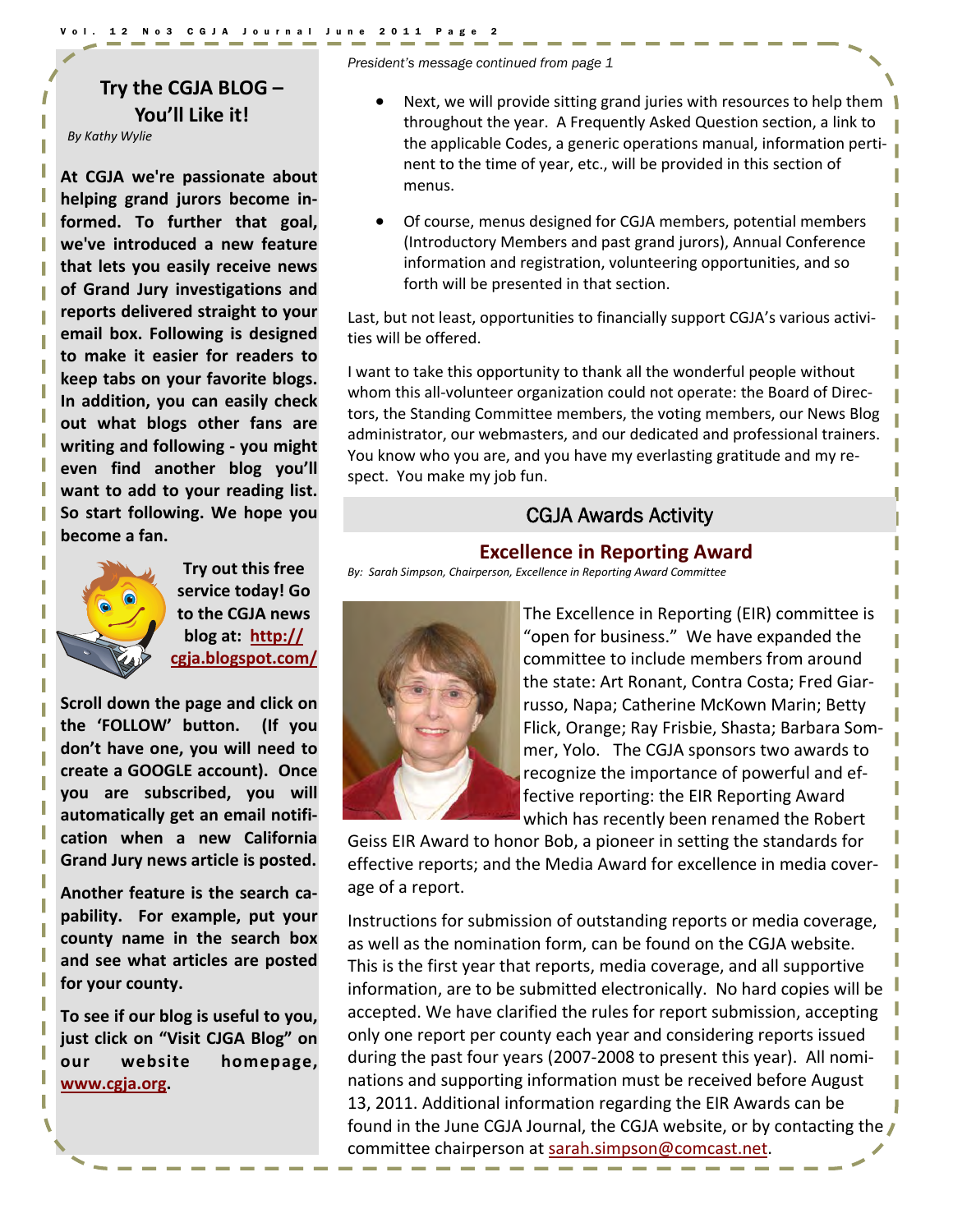#### CGJA Awards Activity

## **ANGELO ROLANDO MEMORIAL AWARD**

Each year CGJA honors a member for outstanding service to our organization. The award is presented at the annual CGJA Conference.

We look to the members of CGJA to nominate members they consider worthy of receiving this prestigious award. Nominations will be accepted for consideration by the Angelo Rolando Memorial Award Committee until August 31, 2011. Nominations may be submitted by mail or email.

In arriving at a decision to nominate someone you believe deserving, please consider that this award is for past service and not for anticipated service in future years. Some factors you may wish to consider:

- •Substantive participation at both the state and county level in support of CGJA goals and objectives.
- •**Has demonstrated exceptional leadership skills and is unusually effective in accomplishing projects.**
- **•A nominee must be a current member of CGJA.**
- **•There will be no multiple awards.**
- **•Currently serving CGJA President is not eligible.**

Nominations should be submitted to the Chairperson of the Committee on or before August 31, 2011: Joann Landi, 178 South Palo‐ mar Drive, Palomar Park, CA 94062 or Joannelandi@aol.com. If you have any questions contact Joann by phone, 650‐365‐4184.

You can use the form below or download an interactive form from our website at www.cgja.org which will allow you to fill out, print and send.

| Name of Nominee:                                                      | City:  | County: |  |
|-----------------------------------------------------------------------|--------|---------|--|
| Nominated by:                                                         | Phone: | Email:  |  |
| $\mathsf I$ Attach vour supporting documentation with your pomination |        |         |  |

Attach your supporting documentation with your nomination

## **Nominations‐Elections Committee**

Who do you know who should be a member of the CGJA Board of Directors? The closing date for nominations for Di‐ rector is July 1. Bonnie Kenk, our database manager, will print and mail ballots in early August to voting members who are in good standing (dues are paid) as of July 31. Joe Moreland of the Teller's Committee has arranged for the ballots to be sent to the League of Women Voters of North Orange County for counting. The election results will be announced at the Annual Meeting on November 7, 2011.

### **A Success Story**

*By Beate Boultinghouse, CGJA Director and President, San Francisco Chapter*



Jerry Jaggers of Sacra‐ mento CGJA attended the May 14, 2011 Bay Area Re‐ gional meet‐ ing all excited

about the success of the newly introduced program in Sacra‐

mento. We were thrilled to hear his report on how the Sacra‐ mento chapter had benefitted from one of the programs pre‐ sented at a previous meeting. Thank you Sacramento for being so attentive and running with your newfound knowledge to make your chapter even better than it is already. What program am I talking about? Read on.

On February 5, 2011, the Bay

*Continued on page 4*  Area chapters' regional meeting agenda included a program about interviewing prospective jurors, something done by only a few CGJA chapters. The methodology varied from individual in depth interviews to group interviews. In each scenario, members of the Marin, Napa and San Francisco chapters of the CGJA had been involved in the search for the best candidates to be on their 2011–2012 regular grand juries.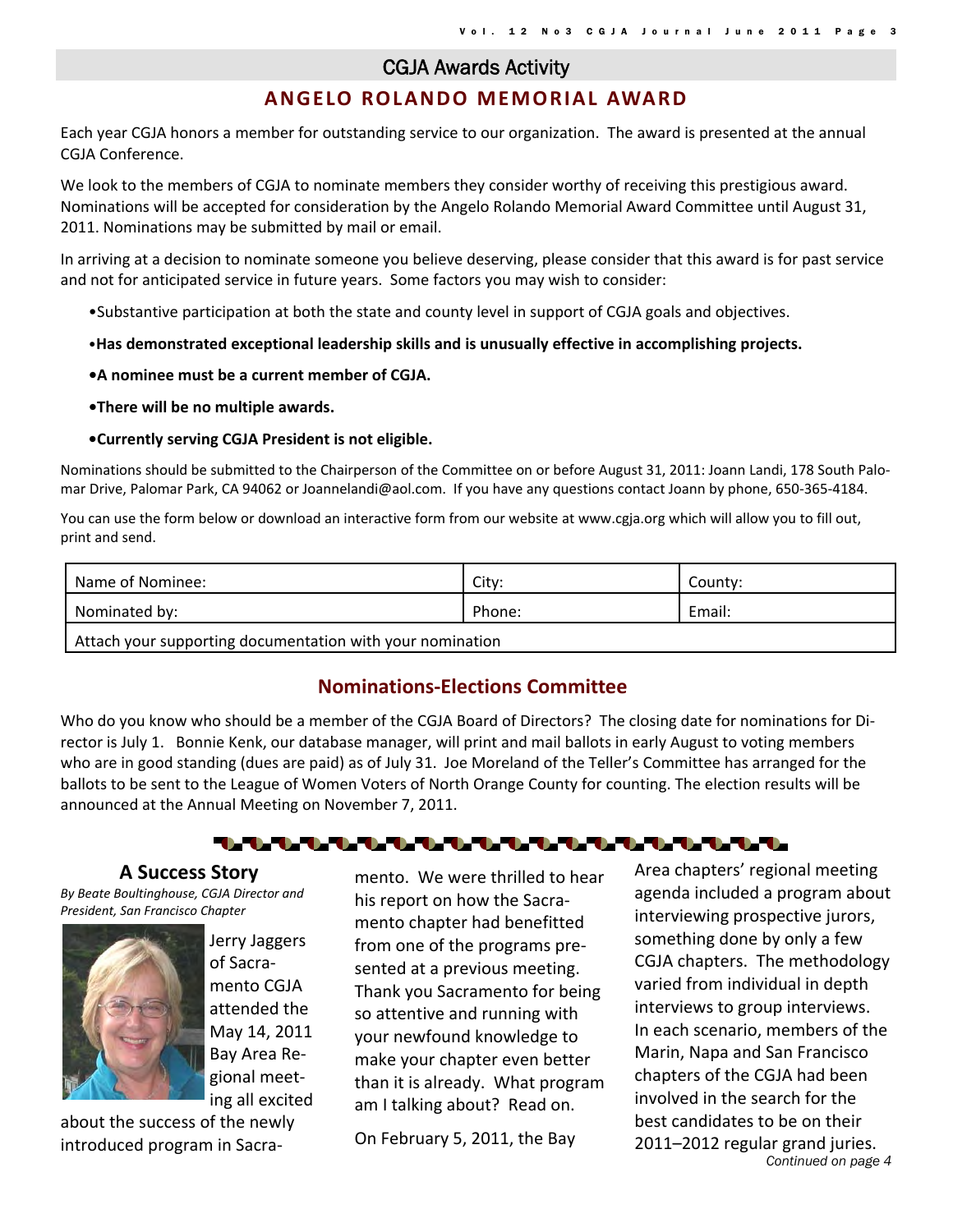*continued from page 3*

Members from the Sacramento chapter were so excited about the prospect of being involved in this ever so important aspect of jury selection. Patricia Gayman led the efforts in instituting an interviewing program in their county. The chapter approached Presiding Judge, Raymond Cadei, and explained what a success the program had been elsewhere, and how the judges' time could be used so much more effica‐ ciously if the interviewing process was assisted by the CGJA. The final decision would, of course, still belong to the judges. Judge Cadei gave the green light! The rest, as they say, is history.

Those who heard Jerry's presen‐ tation were thrilled that a two‐ hour program from three months earlier had evolved into such an endeavor and excellent results. That is the purpose of these re‐ gional meetings: Share experi‐ ences and exchange ideas, learn from each other, ask for new ways of looking at problems, etc. As a result, the parts become bet‐ ter as the whole becomes stronger.



The next Bay Area Regional Meeting is scheduled for Au‐ gust 27, 2011. If you would like to

attend, feel free to email me (beateb4@aol.com) and I will send you the pertinent informa‐ tion. If you are interested in starting a regional meeting of the chapters in your area, let me know so I can walk you through how it was done here and how we can help make it happen for you.



**Expanding** Horizons 30<sup>th</sup> Annual CGJA **Conference** November 7 & 8, 2011

*By Diane Dame´Shepp, Conference Chair* 

The hosting Chapter of CGJA (Napa County) has

selected *Expanding Horizons* as the theme of this year's CGJA Annual Conference. The theme reflects our observations that the standing committees and Board of the CGJA have moved support activities of the CGJA mission to a higher plane this year. Conference sessions will include Expanding the Role of CGJA‐‐in assuring local government re‐ sponsiveness and relationships with the Court. We expect to have, for your enjoyment, a most notable keynote speaker. Additionally, we will highlight the *Excellence in Reporting Awards* and the lessons learned in the fight to defeat AB 622. Something not to be missed will be the din‐ ner Monday evening to include a panel of experts discussing Food, Wine and the Arts in Napa County.

We have been digging into the history of the Napa County Grand Jury and discovered a fascinating report, which resulted in the filing of five accusations against the Sheriff's Department. The Foreman of that 1985‐86 Grand Jury will describe how they obtained investigative assis‐ tance from the Attorney General; how they used our most potent tool (the accusation) and the resolution of the case!

The CGJA Training Committee will run a Report Writing Workshop on Tuesday, November 8<sup>th</sup>, parallel with the conference at Embassy Suites Napa Valley. We hope that many sitting jurors will attend day one of the conference as well.

We encourage you to come to Napa early or stay over a few days, to enjoy the ambience—Napa is a unique agricultural county just 40 miles north of San Francisco. You may choose to fly into one of three nearby airports: San Francisco, Oakland or Sacramento. Shuttles are available from all three as are rental car discounts. More detailed information regarding hotel and transportation services are to be found on page 6.

You may register for the conference by completing the form on the next page or by downloading this form from our website. Please note that you must make your hotel reservations by October 17 in order to get the attractive conference rate. Information on available transpor‐ tation services is also available on our website www.cgja.org.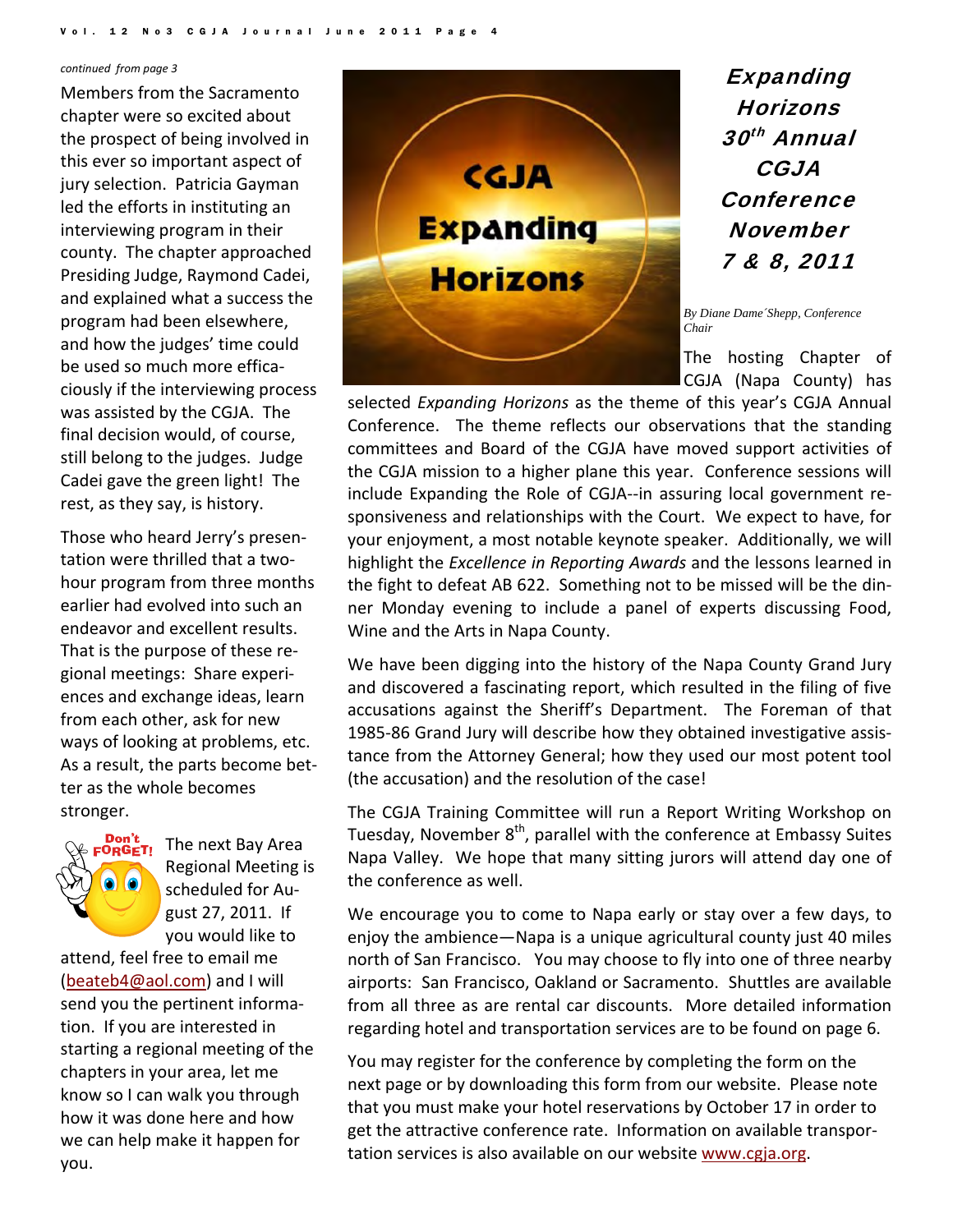

## California Grand Jurors' Association 30<sup>th</sup> Annual Statewide Conference **EXPANDING HORIZONS** November 7 & 8, 2011 **REGISTRATION FORM**

Embassy Suites Napa Valley, 1075 California Blvd, Napa, CA 94559 http://www.youtube.com/watch?v=rK8cyQDkBTs

| Address:                       | City:<br>and the control of the control of the control of the                                                                                                                                    | ST: ZIP:                   |                   |
|--------------------------------|--------------------------------------------------------------------------------------------------------------------------------------------------------------------------------------------------|----------------------------|-------------------|
| County:                        | Phone: Phone: Email:                                                                                                                                                                             |                            |                   |
|                                | Affiliation: CGJA Member   CGJA Associate Member   Introductory Member   Chapter Member                                                                                                          |                            |                   |
|                                | Association Member Sitting Grand Juror Gourt Representative Cother-Specify:                                                                                                                      |                            |                   |
| <b>REGISTRATION:</b>           | Conference Attendance<br>"Inc: Lunch on Nov 7, Break service, special reception with wine<br>"please note: full breakfast each day included with hotel reservation                               | \$96.00*                   |                   |
|                                | Total per person                                                                                                                                                                                 | $$96.00 \times$            |                   |
|                                | Guest Lunch                                                                                                                                                                                      |                            | $$36.00 \times$ = |
|                                | DINNER on November 7, 2011 (inc: complimentary wine at table)                                                                                                                                    | $$45.00 \times 10^{-1}$    |                   |
|                                | Dinner Choices: Herb Garlic Roasted Prime Rib au Jus #<br>Northwest Potlach Salmon with Pinot Grigio Sauce #<br>Risotto with Gorgonzola Cheese, Forest Mushrooms & Green Asparagus #             |                            |                   |
|                                | YES, I want to make an additional tax-deductible donation to help underwrite<br>conference costs"" in the amount of:<br>*** will be listed in conference program if received by October 10, 2011 | $\color{blue}{\bullet}$    |                   |
|                                | TOTAL PAYMENT (excluding hotel room, which attendees book directly with hotel)                                                                                                                   |                            |                   |
|                                | Check enclosed payable to CGJA                                                                                                                                                                   |                            |                   |
|                                |                                                                                                                                                                                                  |                            |                   |
|                                |                                                                                                                                                                                                  | CVV: Exp Date:<br>3 digits | mo/year           |
| VISA/MasterCard:<br>Circle one | 16 digits                                                                                                                                                                                        |                            |                   |

Signature:

Mail completed form with payment to: 5645 Dartford Way, San Diego, CA 92120

Bonnie Kenk, Registration Chair 619-287-3449 parroted@cox.net

Date:

Diane Dame 'Shepp, Conference Chair, Information: P.O. Box 2398, Yountville, CA 94599 707-251-9826 diane dame sheop@gmail.com

> CGJA is a 501(c)3 non-profit, charitable organization. Tax ID #33-0079227 Visit our WEBSITE www.cgja.org for additional information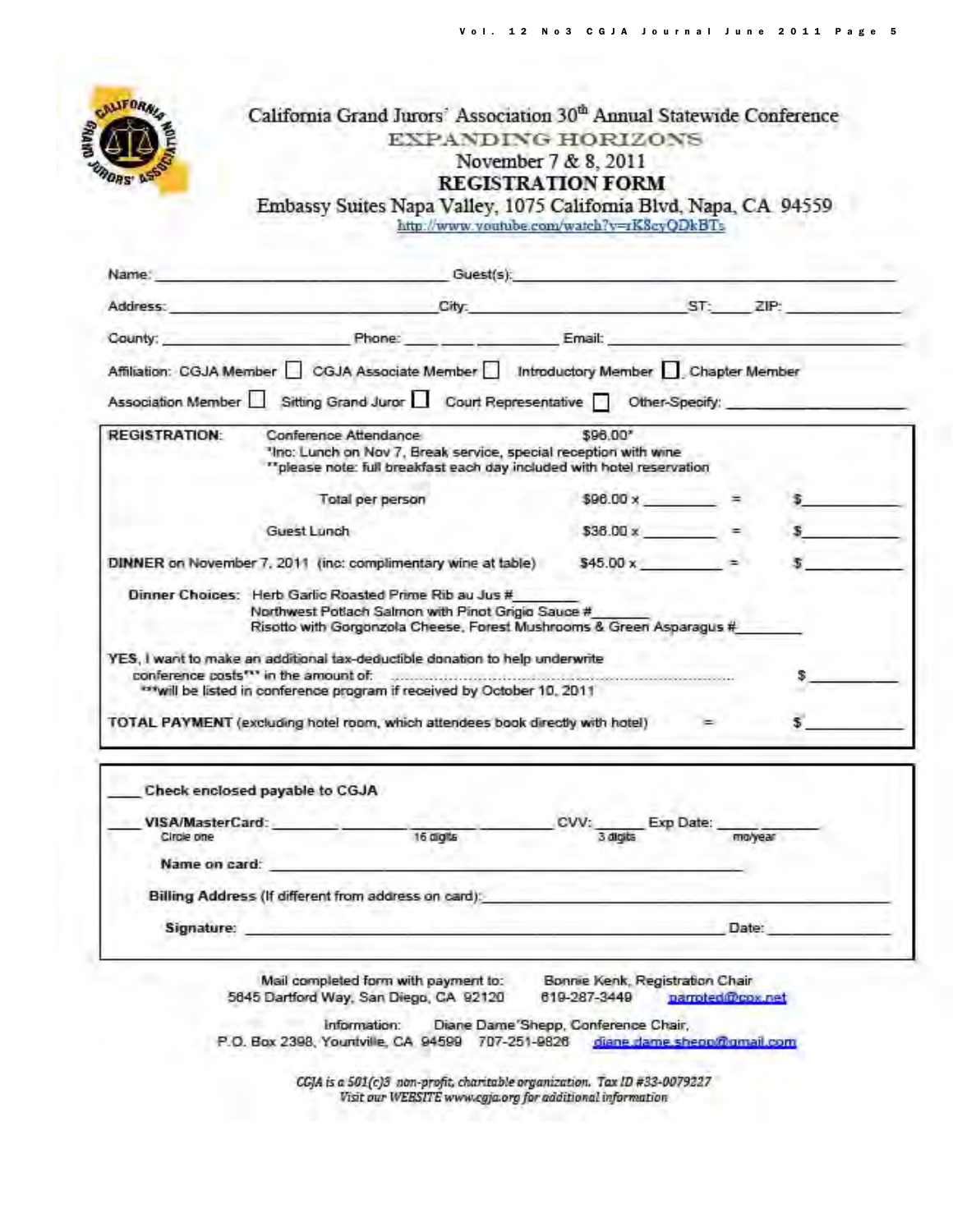

## **HOTEL RESERVATIONS:**

Embassy Suites Napa Valley, 1075 California Blvd, Napa, CA 94559

Make room reservations directly with the hotel 1‐800‐EMBASSY or www.napavalley.embassysuites.com or go directly to the hotel webpage for the conference

http://embassysuites.hilton.com/en/es/groups/personalized/N/NAPVLES-CGJ-20111106/index.jhtml? WT.mc\_id=POG

- Mention California Grand Jurors' Association Annual Conference code #CGJ for conference rate
- Conference rates: \$109.00/night (single or double) good during & post conference Nov 6,7,8,9,10

Reservations must be made by October 17, 2011, otherwise no guarantee of room availability



## **RENTAL CAR RESERVATIONS:**

The Napa County Chapter of CGJA has made special arrangements with Hertz Rental Cars for a special rate for conference attendees. To reserve your special meeting rates, please provide your CV# to your corporate travel department, or your travel agent, when making reservations. You can also make reservations online at Hertz.com or call Hertz directly:

## •**In the U.S. and Canada: 1‐800‐654‐2240 •Other: 1‐405‐749‐4434**

At the time of reservation, the meeting rates will be automatically compared to other Hertz rates and you'll be quoted the best comparable rate available.

 *California Grand Jurors' Association Statewide Meeting Napa, CA November 6‐8, 2011*

 *CV# 022Q4954*



## **AIRPORT SHUTTLES:**

San Francisco & Oakland Airports ‐ schedules & fees:

www.evanstransportation.com 707‐255‐1559

Sacramento, San Francisco & Oakland Airports – schedules & fees: www.napavalleyairporter.com 707-262-9222



RESTAURANTS/ACTIVITIES: Destination Council – Legendary Napa Valley,

*the official Napa Valley Visitors Welcome Center,* 600 Main Street, Napa, CA 94559 www.legendarynapavalley.com 707‐226‐5813

Ciao!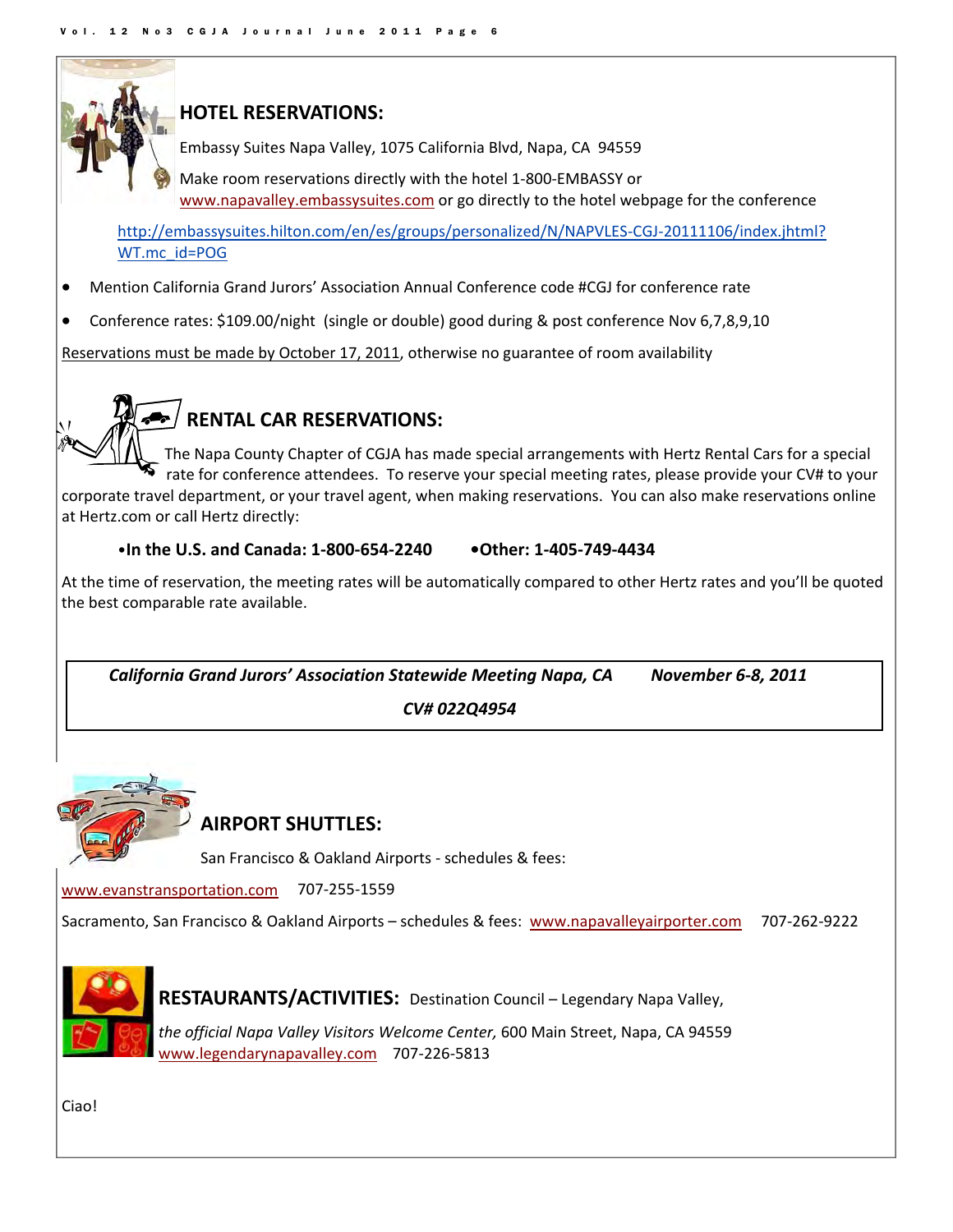## CGJA Committee Reports, Chapter Reports and News

## Grand Juries in the News Jury Report Gains Unusual Media Coverage

In March, the Napa County Grand Jury released a report on the im‐ pact of Red Light Cameras in their area. A very favorable article was printed in the Napa Valley Regis‐ ter (See link below). But in a very unusual event, this report was covered by two TV stations, KCRA in Sacramento, and KTVU in the Bay Area. You may still be able to view this coverage on their re‐ spective websites. It has been our anecdotal experience that most grand jury reports received print media attention, but few make it to the electronic media.

So we are pleased with this turn of events. We have heard that this subject is very popular among grand juries, as the use of these cameras has been quite controversial. Using our own search tools, we found reports from Kern, San Mateo, Ventura, and Yuba Counties in recent years.

http://napavalleyregister.com/ news/opinion/editorial/ article\_84face24‐5821‐11e0‐aa0c ‐001cc4c002e0.html

## Introductory Members Join CGJA as Voting Members

*By Dan Mufson, Chair, Membership Relations Committee* 

The Membership Relations Committee (MRC) thought it had a wonderful means of inducement for our IM to convert their membership to voting membership as their grand jury term of service drew to a close: offer an "April Special" for those who signed up early by extending their membership for a quarter. The results of this campaign indicate our

*Continued on page 8* 

## Los Angeles Chapter

On June 14, the Los Angeles Chapter will be having its regular meeting. The featured speakers will be Jeff Gottlieb and Ruben Vives, reporters for the *Los Ange‐ les Times*. Just after the chapter received confirmation of their participation, it was announced that they had won the Pulitzer Prize for Public Service reporting based on their breaking the story regarding the problems with the City of Bell. We expect a lively presentation and discussion on this timely subject.

It is not too late to make reserva‐ tions for this luncheon meeting at the Athletic Club in downtown Los Angeles. If you are inter‐ ested, please contact Chapter President John Hackney at hackneyassoc@aol.com or Chapter Treasurer Rosetta Saunders at 310‐671‐3590.

## Shasta County Chapter

*By Ray Frisbie and Marsha Caranci*

The Shasta County Grand Jurors' Association just completed our best ever year for recruitment of potential grand jurors. Together with the Superior Court of Shasta County, and with the help of marketing guru Paul Barth, we were able to flood the airwaves (both radio and television) with promotional ads that were aired free of charge as public service announcements. Paul also helped us get air time

on several local radio talk shows and an interview with the anchor on the local television nightly news broadcast.

Speakers from our chapter also gave power point presentations to various community groups throughout the county and hosted an Open House for prospective jurors in the community room at our local library. We ran a newspaper ad for the Open House as well as broadcasting information about it on the radio and television spots. We purchased the CGJA video "Agents of Change", which plays daily in the jury assembly room at our courthouse. During Grand Jury Awareness Month, as declared by our Board of Supervisors, we unfurled a banner across a major downtown street directing those interested to visit our web site. The Court also hung a banner from the Courthouse.

The results of all this hard work came to fruition on April 15, when we received a grand total of 48 well-written applications. We have since taken part in application screening, reference checks and interviewing to help select the best of those for our jury pool. Shasta County is small, and to get that many quality applications is difficult. We are lucky to have a great working relationship with our Superior Court and they, in turn, feel lucky to have a group of hard working individuals assisting them in their mandated role of selecting the grand jury. We are pleased with our efforts for 2011 and look forward to another successful recruitment season next year.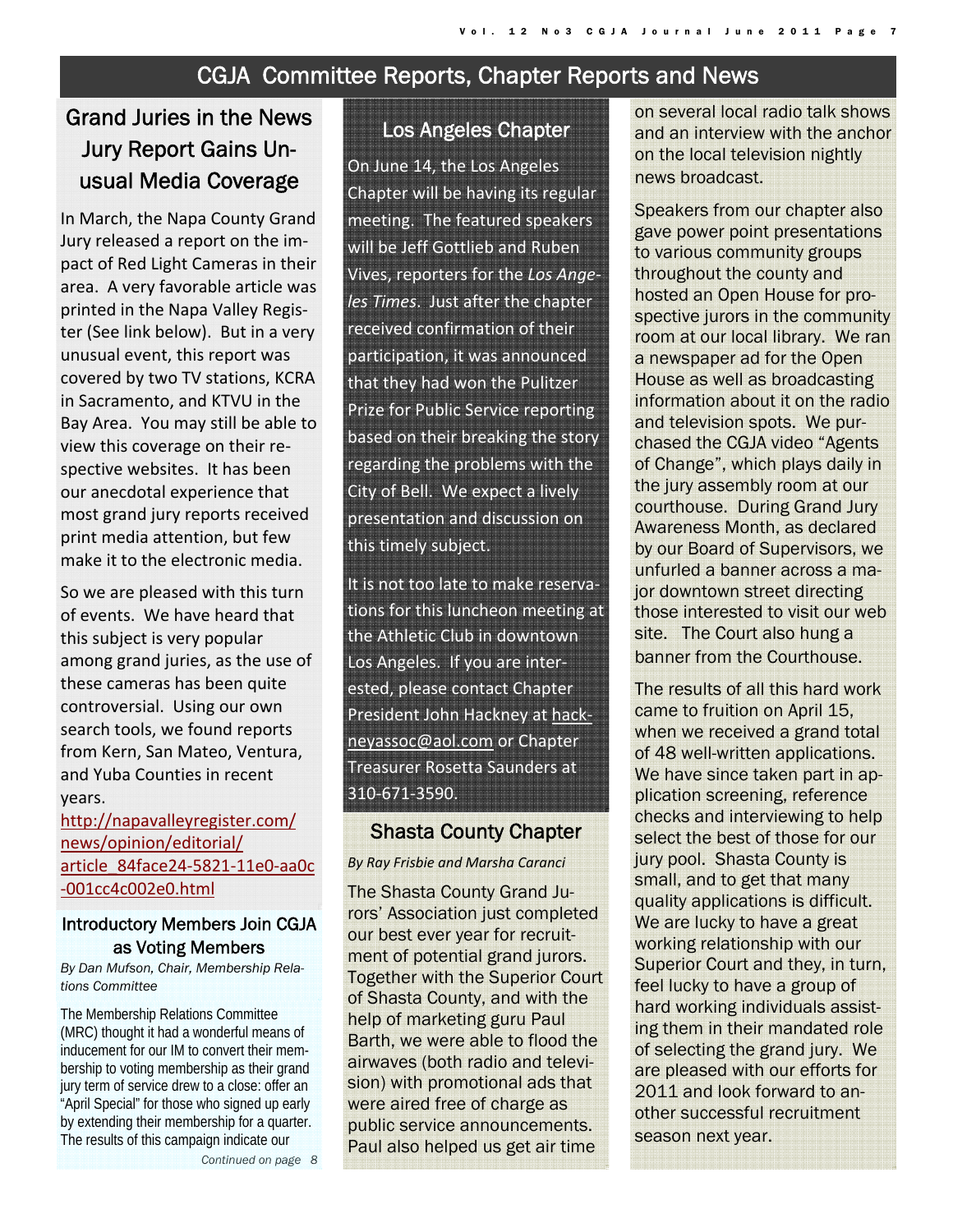## CGJA Committee Reports, Chapter Reports and News

#### 2011 CGJA Training Seminars *By Marsha Caranci, Chair, Training Committee*



We are about to launch the 2011 training season as shown below. We will be training in more locations than ever be‐ fore this year due to the growth in "On‐site" presenta‐ tions. On‐sites enable us to send a training team to a loca‐

tion where one to three counties gather for a com‐ plete one or two-day seminar. This has necessitated recruiting and training more trainers, and we welcome the three new trainers that have been added to our staff this year ‐‐ Cheryl Nelson (Sacramento), Jim Ragan (San Luis Obispo), and Victoria Draper (San Diego).

| June 24      | Ventura County Onsite                                   |
|--------------|---------------------------------------------------------|
| June 27 & 28 | San Bernardino County Onsite                            |
| June 28 & 29 | <b>Plumas County Onsite</b>                             |
| July 7 & 8   | Modoc County Onsite                                     |
| July 7 & 8   | Sonoma/Mendocino Counties Onsite                        |
| July 11 & 12 | <b>Fairfield Regional Seminar</b>                       |
| July 13      | Redding Foreperson Workshop                             |
| July 14 & 15 | <b>Redding Regional Seminar</b>                         |
| July 14 & 15 | San Joaquin County Onsite                               |
| July 16      | <b>Merced County Onsite</b>                             |
| July 17      | Sacramento Foreperson Workshop                          |
| July 18 & 19 | <b>Sacramento Regional Seminar</b>                      |
| July 20      | Sunnyvale Foreperson Workshop                           |
| July 21 & 22 | <b>Sunnyvale Regional Seminar</b>                       |
| July 24      | Visalia Foreperson Workshop                             |
| July 25 & 26 | <b>Visalia Regional Seminar</b>                         |
| July 28 & 29 | Humboldt/Del Norte Counties Onsite                      |
| July 28 & 29 | Inyo/Mono Counties Onsite                               |
| August 1 & 2 | Amador, Calaveras, & Tuolumne<br><b>Counties Onsite</b> |
| August 1 & 2 | <b>Imperial County Onsite</b>                           |

Other locations still to be determined Complete information on the five regional semi‐ nars may be found on our website, www.cgja.org

## **The Agenda and Minutes of Board of Directors Meetings Are Online at www.cgja.org**

## Bob Geiss Memorial Lunch *By Jerry Lewi*

CGJA members from five counties, including President Keath North from Humboldt County, attended the memo‐ rial lunch for Bob Geiss hosted by Bob's wife, Mariel, on May 21 at the Phoenix Club in Anaheim. It was attended by

## **Robert "BoB"Charles Geiss**

 $1928 - 2011$ 

## A life of service **Country and Community**

about 65 friends and rela‐ tives from near and far.

Mariel headed the list of speakers who spoke of Bob's many interests in‐ cluding his MIT education, his Air Force and aero‐ space careers, his love of flying, of books, and of family both in the US and Germany. Speaking on be‐ half of CGJA, Lew Avera commented on Bob's con‐ tributions and dedication to training, while I spoke about his Board participa‐ tion and his Legislative Af‐ fairs Committee chairman‐ ship. I concluded my re‐ marks by announcing that the Board of Directors had approved renaming our

annual *Excellence in Reporting Award*, the Robert Geiss EIR Award. This announcement was warmly received by those assembled.

*MR Committee Continued from page 7*  ineptness in marketing as less than 1% availed themselves of the offer. Those who did are:

> **Harriet Goss**  Napa **Judith Bernat**  Napa **Sara (Sam) Giannandrea**  Humboldt **Louise Jacobson** Humboldt **Marianne Petroni** San Mateo **Gary Wilkening** Sonoma

They have demonstrated their wisdom to join the CGJA and their fiscal smarts. Congratulations to Harriet Goss of St. Helena for being the first to sign up.

Upon reflection it seems that grand jurors are too busy in April and May to consider much else. We are therefore waiting with great anticipation for the influx of applications in June. We have operators standing by (well actually it's just Bonnie in San Diego but she can handle it) to assist you in joining. Don't make us beg.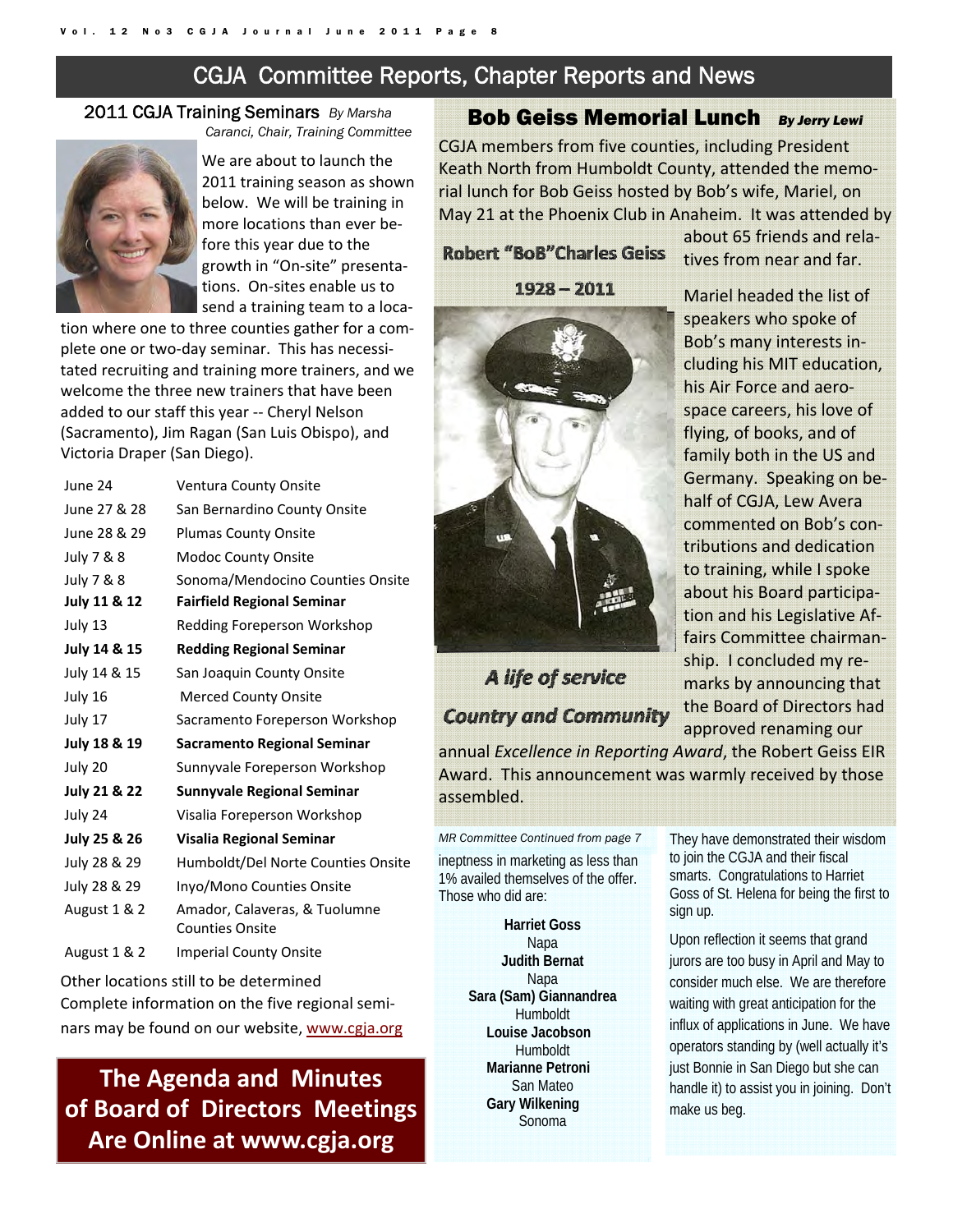

## Ask the Trainer **Ask the Trainer** Ask the Trainer

Vol. 12 No3 CGJA Journal June 2011 Pa

This is another in a series of articles aimed at current jurors, especially those who have taken advantage of our new Introductory Membership (IM). We will attempt to remind you of key issues on a timely basis. Please remember the following: Any trainer is happy to try to answer specific questions in their area of expertise and may be contacted by using the information in Tab 10 of the training manual; you may not take any response as legal advice; and frequently you should contact your local legal advisors to answer questions. Please submit questions to me or the Journal Editor *for future responses*

*Marsha Caranci CGJA Training Chair*

## **Records Retention by Grand Juries**

## *By William (Bill) Trautman, Chair, Legislative Affairs Committee and CGJA Trainer*

The Legislative Affairs Committee has had several inquiries addressing the retention of grand jury files and records, including documents and transcripts. We know of no law in the California Penal Code or other stat‐ utes or cases which authorizes, requires or limits what a grand jury must do with its files or records when its term is over. The one Penal Code section addressing records is 924.4 which allows a grand jury to provide its civil (not criminal) investigative records to a succeeding grand jury. Generally, this is done either at the re‐ quest of the new grand jury or if the outgoing jury has not completed an investigation during its term. Di‐ gressing here, nevertheless, the new grand jury must do its own investigation and cannot rely on work of a prior grand jury (per Penal Code section 939.9).

There may be other reasons a grand jury may wish to retain its records for a limited period of time. Gener‐ ally, grand jurors are not liable in a civil suit for their actions on the grand jury. However, that would not nec‐ essarily preclude someone from filing a lawsuit. (See also Penal Code sections 924.1 and 930 for other liabil‐ ity situations.) Since a county is required to provide indemnity and defense for grand jurors who are sued for statements made within the scope of their reporting duties that are contained in a final grand jury report, the grand jury's records may be necessary for such a defense. Therefore it is mandatory that the grand jury con‐ sult with County Counsel and its other legal advisors regarding how its records and files should be retained, if at all, for this purpose.

Working with your legal advisor(s), we recommend that your grand jury establish records retention protocols and include them in your procedures manual. These protocols should provide when and if documents ob‐ tained from local governmental entities should be returned to the entity after your final report(s) are issued. They should also ensure that the retention period exceeds the longest statute of limitations applicable to your work unless your counsel advises otherwise. They must also ensure that access to the records is con‐ trolled, perhaps even subject to Court authorization, and confidentially maintained. Finally, you must ensure that when the records are ultimately destroyed, it be done under a protocol which protects confidentiality.

## **Additional Committees Identified**

In addition to the six standing committees listed in the Journal on a regular basis, we are providing contact information for several other ad hoc committees that you may have some interest in contacting.

| Committee                      | Chair             | Phone                | Email                      |
|--------------------------------|-------------------|----------------------|----------------------------|
| Angelo Rolando                 | Joann Landi       | $(650) - 365 - 4184$ | joannelandi@aol.com        |
| Nominations-Elections          | Dan Mufson        | $(707) - 255 - 4030$ | dan@apotherx.com           |
| <b>Grant Writing</b>           | Ed O'Neill        | (559) 224-2000       | edoneill@oneillfarming.com |
| <b>Excellence in Reporting</b> | Sarah Simpson     | (707) 967-9539       | sarah.simpson@comcast.net  |
| <b>Publications</b>            | John Sitton       | (831) 637-4695       | sitton_john@yahoo.com      |
| 2011 Annual Conference         | Diane Dame' Shepp |                      | diane.dame.shepp@gmail.com |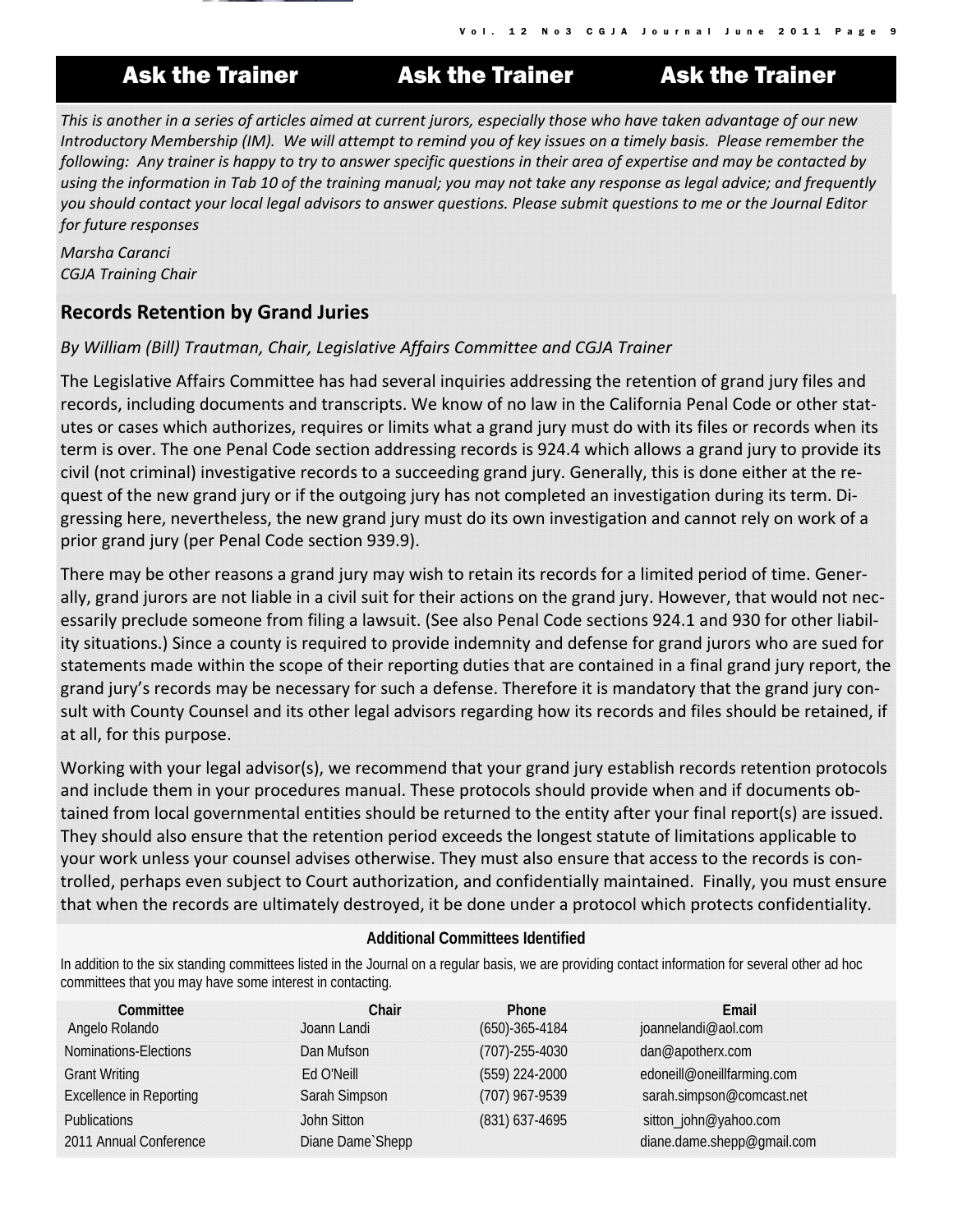T

| <b>ALLFORM</b>                                                                                                                                                                                                                 |                                                         | <b>California Grand Jurors' Association Membership Form</b>                                                                                                                                                                                                                                                                                                                                                                                                                    |                                            |
|--------------------------------------------------------------------------------------------------------------------------------------------------------------------------------------------------------------------------------|---------------------------------------------------------|--------------------------------------------------------------------------------------------------------------------------------------------------------------------------------------------------------------------------------------------------------------------------------------------------------------------------------------------------------------------------------------------------------------------------------------------------------------------------------|--------------------------------------------|
|                                                                                                                                                                                                                                | oversight and reporting powers these grand juries have. | CGJA promotes government accountability by improving the training and resources available to<br>California's 58 regular grand juries and educating the public about the substantial local government                                                                                                                                                                                                                                                                           |                                            |
| Please check all that apply:                                                                                                                                                                                                   |                                                         |                                                                                                                                                                                                                                                                                                                                                                                                                                                                                |                                            |
| New member * Associate member ** Renewal Donation                                                                                                                                                                              |                                                         |                                                                                                                                                                                                                                                                                                                                                                                                                                                                                |                                            |
| Please check one:                                                                                                                                                                                                              |                                                         |                                                                                                                                                                                                                                                                                                                                                                                                                                                                                |                                            |
|                                                                                                                                                                                                                                |                                                         | 12 month membership @ \$30 2 years or more (specify if more ___) @ \$25/year Lifetime @ \$500                                                                                                                                                                                                                                                                                                                                                                                  |                                            |
| Please type or print legibly                                                                                                                                                                                                   |                                                         |                                                                                                                                                                                                                                                                                                                                                                                                                                                                                |                                            |
| Name and the contract of the contract of the contract of the contract of the contract of the contract of the contract of the contract of the contract of the contract of the contract of the contract of the contract of the c |                                                         |                                                                                                                                                                                                                                                                                                                                                                                                                                                                                |                                            |
| Mailing address and the contract of the contract of the contract of the contract of the contract of the contract of the contract of the contract of the contract of the contract of the contract of the contract of the contra |                                                         |                                                                                                                                                                                                                                                                                                                                                                                                                                                                                |                                            |
| City                                                                                                                                                                                                                           |                                                         | County County State Zip+4                                                                                                                                                                                                                                                                                                                                                                                                                                                      |                                            |
|                                                                                                                                                                                                                                |                                                         |                                                                                                                                                                                                                                                                                                                                                                                                                                                                                |                                            |
|                                                                                                                                                                                                                                |                                                         | Are you a member of a local chapter or association? Chapter/association                                                                                                                                                                                                                                                                                                                                                                                                        |                                            |
|                                                                                                                                                                                                                                |                                                         | Telephone: ( ) - Email address:                                                                                                                                                                                                                                                                                                                                                                                                                                                |                                            |
|                                                                                                                                                                                                                                |                                                         |                                                                                                                                                                                                                                                                                                                                                                                                                                                                                |                                            |
|                                                                                                                                                                                                                                |                                                         | Please consider adding a donation: \$ Do you wish your donation to remain unpublished? Yes No<br>CGJA is a California Nonprofit Public Benefit Corporation and designated an IRS Section 501(c)3 Tax Exempt                                                                                                                                                                                                                                                                    |                                            |
|                                                                                                                                                                                                                                |                                                         | Corporation. Both dues and contributions to the association are deductible to the extent permitted by law.                                                                                                                                                                                                                                                                                                                                                                     |                                            |
|                                                                                                                                                                                                                                | Applicable fees will be charged on returned checks      | Make check payable to California Grand Jurors' Association or enter credit card information below                                                                                                                                                                                                                                                                                                                                                                              |                                            |
| <b>Amount Enclosed</b>                                                                                                                                                                                                         | or                                                      |                                                                                                                                                                                                                                                                                                                                                                                                                                                                                | 3 digit security code<br>from back of card |
|                                                                                                                                                                                                                                |                                                         | Credit Card amount____________(MasterCard/ Visa only, please-fill in the information below)                                                                                                                                                                                                                                                                                                                                                                                    |                                            |
| Card Number:                                                                                                                                                                                                                   | the state of the state of the state of the state of     | Exp. Date -                                                                                                                                                                                                                                                                                                                                                                                                                                                                    |                                            |
| Billing name (if different from above)                                                                                                                                                                                         |                                                         |                                                                                                                                                                                                                                                                                                                                                                                                                                                                                |                                            |
| Billing address (if different from above)                                                                                                                                                                                      |                                                         |                                                                                                                                                                                                                                                                                                                                                                                                                                                                                |                                            |
| Signature                                                                                                                                                                                                                      |                                                         |                                                                                                                                                                                                                                                                                                                                                                                                                                                                                |                                            |
|                                                                                                                                                                                                                                |                                                         |                                                                                                                                                                                                                                                                                                                                                                                                                                                                                |                                            |
|                                                                                                                                                                                                                                |                                                         |                                                                                                                                                                                                                                                                                                                                                                                                                                                                                |                                            |
|                                                                                                                                                                                                                                |                                                         | Mail to: CGJA Membership Attn: Bonnie Kenk, 5645 Dartford Way, San Diego, CA 92120                                                                                                                                                                                                                                                                                                                                                                                             |                                            |
|                                                                                                                                                                                                                                |                                                         | *Individual (voting) membership is open to any person who is serving or has served as a member in good standing<br>on a county grand jury in California. Members elect a Board of Directors to conduct association business. Members are<br>eligible to serve on association committees, attend the association's annual conference at locations throughout<br>California and receive the CGJA Journal, containing periodic updates of association and grand jury developments |                                            |
| juror. Such persons may enjoy all benefits of membership except the right to vote or hold office.                                                                                                                              |                                                         | ** Associate membership is open to persons who are interested in the association but have not served as a grand                                                                                                                                                                                                                                                                                                                                                                |                                            |

CGJA membership application/renewal form (revised June 2010) Visit our website at: www.cgja.org

٦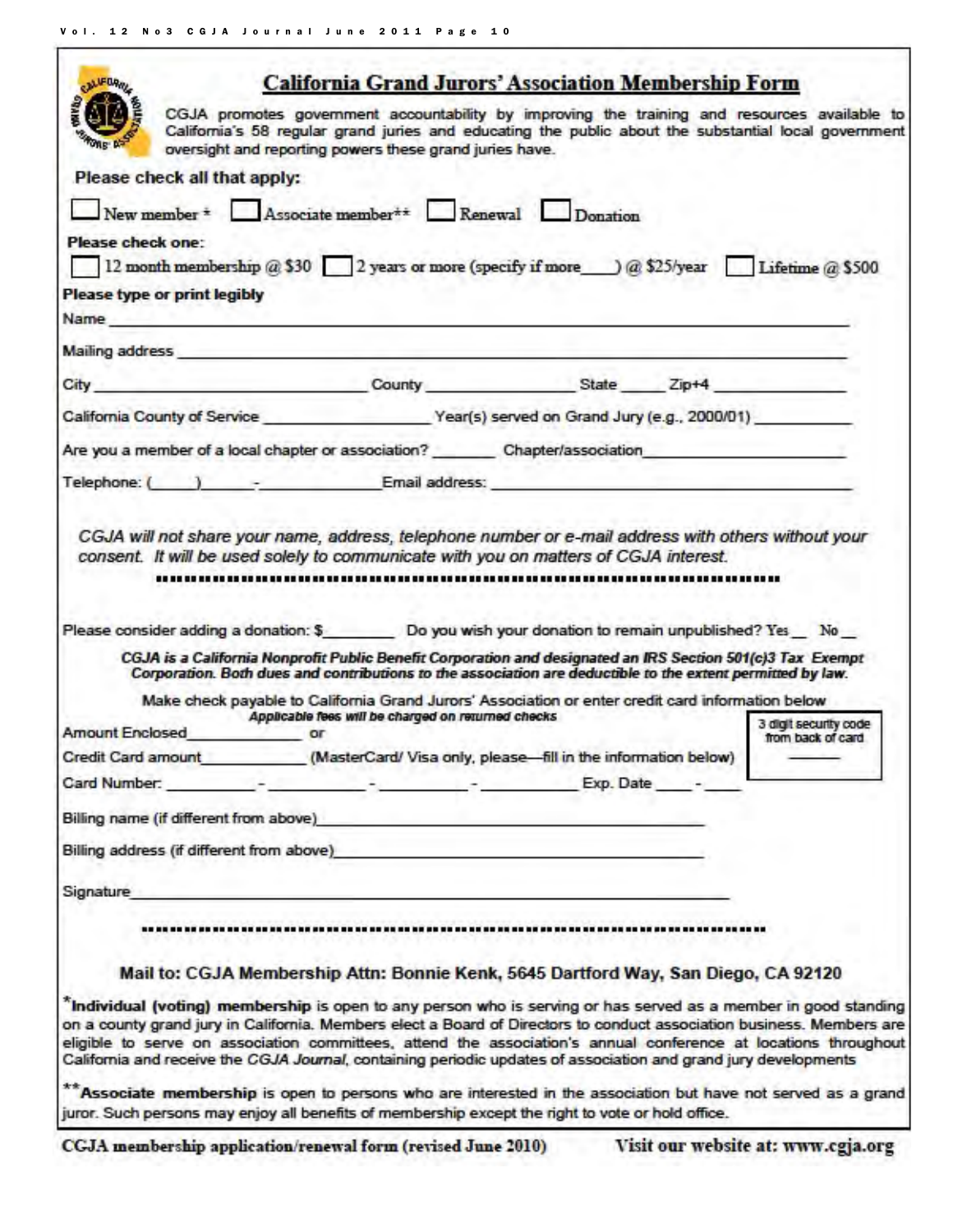## CGJA Officers

**President Keath North**  P.O. Box 740 Loleta, CA 95551 916-471-6500 : president@cgja.org

Vice President **Dan Mufson** 1877 Atlas Peak Road Napa, CA 84558 707-255-4030 dan@apotherx.com

**Secretary Joann Landi** 178 South Palomar Drive Redwood City, CA 94062 650-365-4184 joannelandi@aol.com

**Treasurer Dianne Hoffman**  14142 Baker Street Westminster, CA92683 714-892-5557 cgjamailbox@yahoo.com

## **GRAND JUROR ORGANIZATIONS BY COUNTY**

| Igroarke@pacbell.net     |
|--------------------------|
|                          |
| camaclean1@sbcglobal.net |
| marianmosley@att.net     |
| sdlehman@wavecable.com   |
| larywalker@gmail.com     |
| kbeinhorn@sbcglobal.net  |
| hackneyassoc@aol.com     |
| karin.hern@sbcglobal.net |
| carmelwuco@redshift.com  |
| dan@apotherx.com         |
|                          |
| joenkay@dslextreme.com   |
| joepm@pacbell.net        |
| sitton_john@yahool.com   |
| Burrelw@aol.com          |
| mlavery1@live.com        |
| beateb4@aol.com          |
| Isdsopie@sbcglobal.net   |
| barietta2006@yahoo.com   |
| frisaus@hotmail.com      |
| kjgertucker@juno.com     |
|                          |
|                          |

 **\*Independent Past Grand Jurors Association**

#### **Summary of Board Action** *By Joann Landi*



## **4/26/11 Meeting**

Approved President's appointment to fill Board of Directors vacancy in Southern Re‐ gion with Mac Small who recently moved from Nevada County to Monterey County.

## CGJA Directors

*Director at Large* **William (Bill) Trautman** Napa traut‐ man17@sbcglobal.net

*North*

**Marsha Caranci,** Shasta caranci@aol.com

**Keath North,** Humboldt Krn48@aol.com

**Darrel Petersen,** Humboldt dakotadp@gmail.com

#### *Central*

**Beate Boultinghouse**, San Francisco beateb4@aol.com

**Karin Hern**, Marin Karin.hern@sbcglobal.net

**Joann Landi** San Mateo Joannelandi@aol.com

**Dan Mufson,** Napa dan@apotherx.com

#### *South*

**Dianne Hoffman**, Orange cgjamailbox@yahoo.com

**Jerry Lewi**, Ventura cgjaprguy@roadrunner.com

**Anthony Noce**, Kern cgjaguy@yahoo.com

**Mac Small,** Monterey fmacsmall@mac.com

## Standing Committee Chairs

**Awards**  Betty J. Mattea 415-492-8857 bjmattea@sonic.net

**Finance**  John Phillips 925‐377‐1112 john@phillipstrustees.com

**Legislative Affairs**  William (Bill)Trautman 707-255-5570 trautman17@sbcglobal.net **Membership Relations**  Dan Mufson 707 255-4030 dan@apotherx.com

**Public Relations**  Jerry Lewi 805- 532-1321 cgjaprguy@roadrunner.com

> **Training**  Marsha Caranci. 530-242-6554 caranci@aol.com